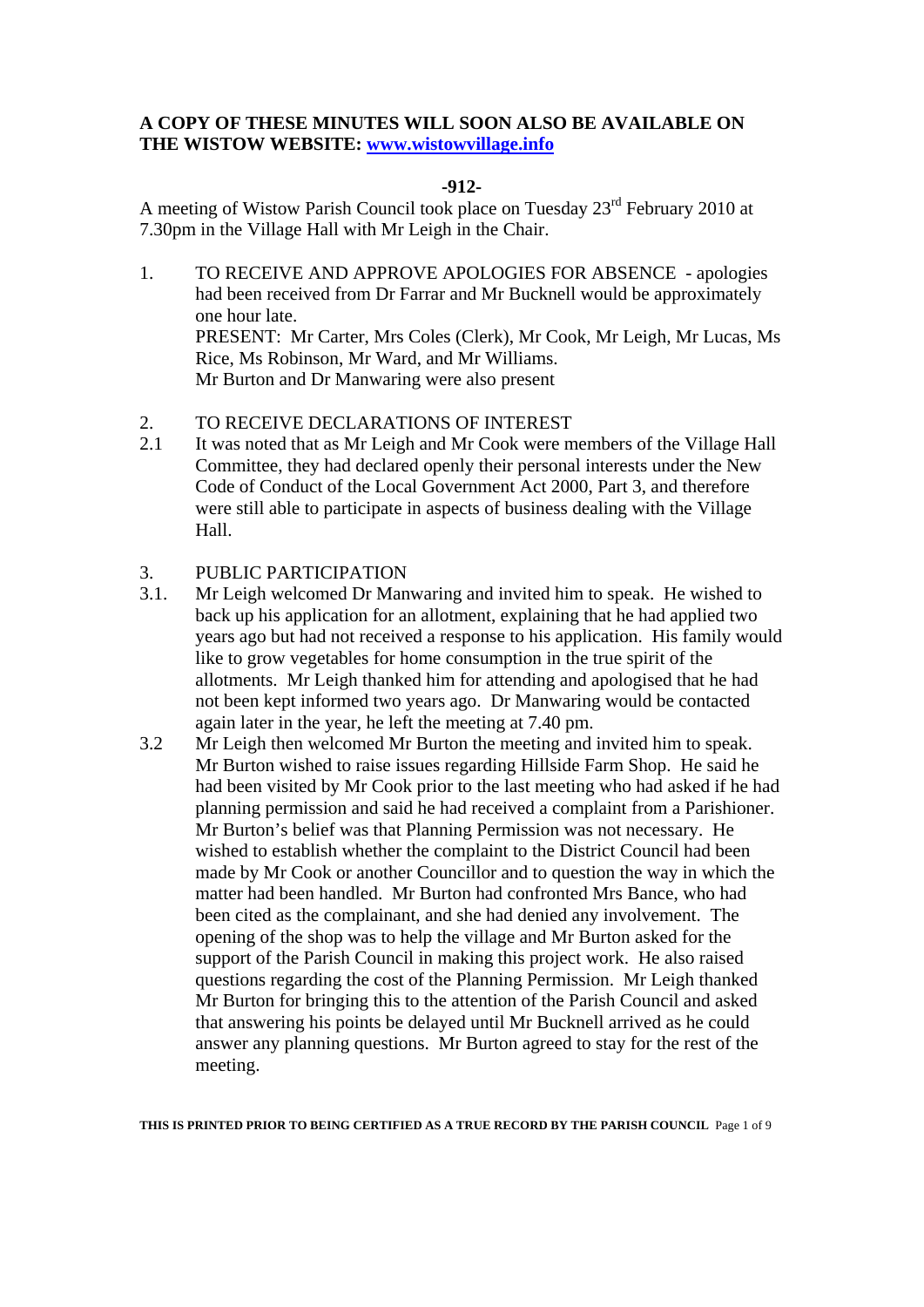- 4. TO APPROVE THE MINUTES OF THE MEETING ON  $26^{th}$  JANUARY 2010
- 4.1. As these minutes had been circulated prior to the meeting, they were approved with the following amendment:
- 4.2 On page 911 Clerks salary should read £228.62 and the total £423.62. The agenda was renumbered from point 6.
- 5. MATTERS FOR INFORMATION ONLY
- 5.1 The items as listed on the agenda were covered and no further comment required.
- 6. WISTOW IN BLOOM Mrs Telling had given her apologies and asked if she could plant and fix two mangers to the bus shelter and plant out under the three 'Wistow' signs at either end of the village. This was unanimously agreed. *The Clerk would write to Mrs Telling to inform her.*

# 7. COMMUNITY LIAISON OFFICER

- 7.1 The Community Liaison Officer was not present.
- 7.2 It was confirmed that our meeting dates had been forwarded to Sgt Russ Giddings as requested and that updates were via the E-cops system.
- 8. TO RECEIVE REPORTS FROM COUNTY AND DISTRICT **COUNCILLORS**
- 8.1 Mr Lucas reported that the next Neighbourhood Forum would be on  $20<sup>th</sup>$ April, venue to be confirmed. A Council Tax increase of 2.95% had been agreed for the County portion which means that £35m has to be saved. This equates to 600 posts, not including schools. Although CCC had adequate supplies of grit, no further orders could be placed which meant prioritising routes. Wistow was not a priority. Finally Mr Lucas had been tasked with providing information on the costs incurred at elections. The reply had been ambiguous but costs had been budgeted according the guidelines received.
- 8.2 As Mr Bucknell had not yet arrived, the Clerk read out his written report: Huntingdon District Council Tax Increase for 2010-11 At the Full Council meeting on  $17<sup>th</sup>$  February 2010, it was agreed by a Conservative majority to increase Council Tax (HDC) by 2.49% against the Liberal Democrat proposal for a high increase, namely 2.99%. Therefore a band D property would increase by £0.0581 per week/£3.02 per year with a total of £124.17 annually. (HDC portion only)

**THIS IS PRINTED PRIOR TO BEING CERTIFIED AS A TRUE RECORD BY THE PARISH COUNCIL** Page 2 of 9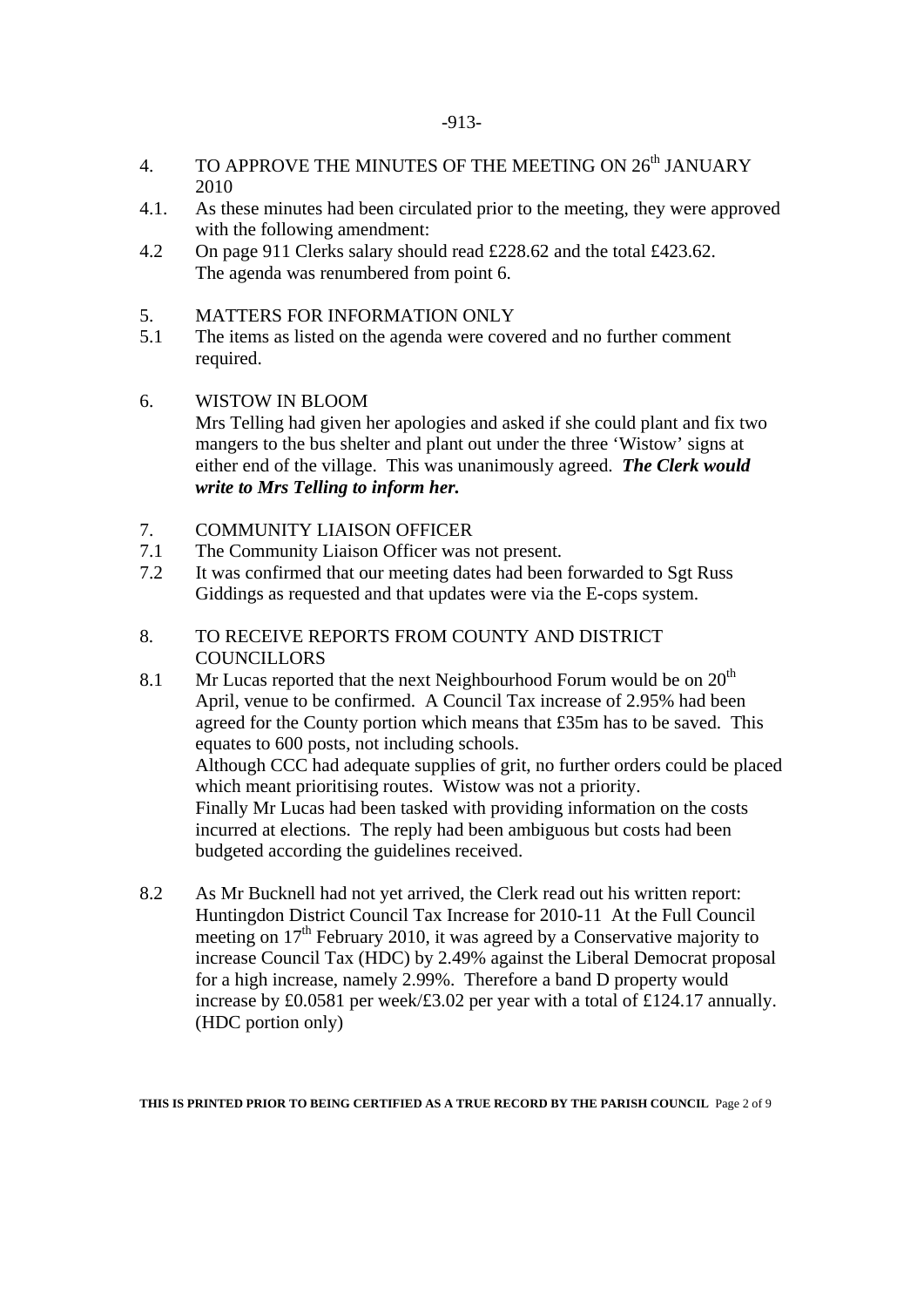Monitoring the Health of our Market Towns Shoppers are continuing to visit Huntingdonshire's market towns, despite the current economic climate. A survey, which ahs been commissioned by HDC each year since 2005, has shown an average increase in numbers across all four towns in 2009 of 2.8%, despite a national fall of 6.3%.

 Ramsey shows a 20.2% increase compared to 2008, this count is at its highest since surveys began.

 Huntingdon shows and increase in the average weekly count of 5.2% The count for St Ives shows an increase of 2.2%

 A 6.7% fall for St Neots was recorded, compared to results in 2008 New Pathfinder House On Monday 15<sup>th</sup> February 2010 (three months ahead of schedule) staff started to move from Castle Hill House and other outside buildings into the second phase of the Offices, Civic Centre and Customer First. This part of the project will bring benefits for our customers, employees and elected members. Improved facilities for the public are at the heart of the project. A new customer service centre will allow visitors to complete their business quickly and confidentially and new meeting rooms will give the public greatly improved access to the council's decision-making process. The new offices are purpose-built and designed to meet the needs of the 21<sup>st</sup> century, with a more comfortable, appropriate and safe working environment. The new headquarters buildings are modern and efficient to run and meet the highest BREEAM environmental standards. The redevelopment of Pathfinder House will make a major contribution to the regeneration of Huntingdon. The original Pathfinder House was bought by the council in the mid 1970s. It was not purpose built and had to be adapted from the outset to suite the requirements of the newly formed local authority. Apart from its structural problems the building was showing its age in a number of other areas. Improvement Kerbside Glass Recycling Services As part of our ongoing programme of widening the range of materials that we collect and recycle though the kerbside dry recycling service. The District Council has recently secured new processing facilities for these materials. These facilities, located in Peterborough, have new equipment that can separate glass from other dry recycled material, making it possible to collect glass along with other materials as part of the kerbside collection service. This improved service will enable us to capture and recycle more glass than previously, by making it simple for residents to recycle even the smallest of glass containers as well as bottles and jars. Collecting glass along with other dry recycled materials will help to reduce the number of car journeys made by residents to bottle banks, improving our carbon footprint and reducing CO2 emissions and could potentially save the Council £300.000 annually.

 Mr Lucas pointed out that the £124.17 Band D Council Tax figure was only a base figure, the County portion, an amount for emergency services and the local precept (£30.23) had to be added.

 At present the Parish receives approximately £250 - £300 from recycling glass. If the kerbside recycling is rolled out and bottle banks removed this income will cease..

**THIS IS PRINTED PRIOR TO BEING CERTIFIED AS A TRUE RECORD BY THE PARISH COUNCIL** Page 3 of 9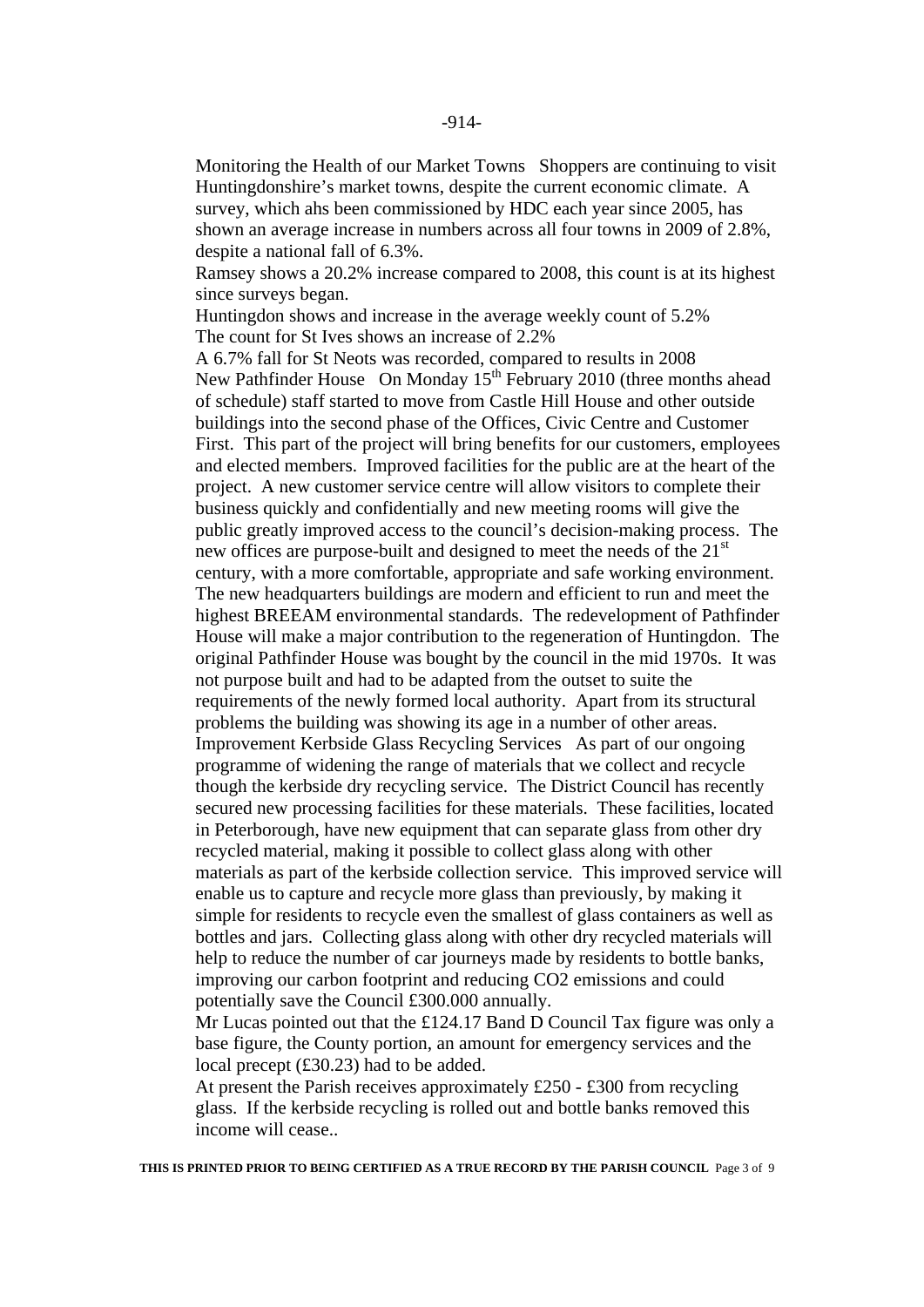- 8.3 Mr Ward arrived at the meeting at 8.05pm and had nothing further to add.
- 9. FINANCE
	- a) to approve the financial statement
- 9.1. As this had been circulated to Councillors present prior to the meeting, and there had been no further comments, it was unanimously confirmed as being a true record. Council's attention was drawn to the payment of a deposit to Leisure Logs of £17,575.65 and an income of £15,000 from Cambs County Council. This payment had been approved at the last meeting subject to receipt of the grant money from CCC. The VAT can be reclaimed. b) to approve payments of outstanding amounts Mrs P Coles January salary (rates as per minute 8e of the meeting dated  $15^{th}$  December 2009)  $\pounds 247.84$
- 9.2 The payments listed were formally approved at this meeting and the cheques duly signed.

c) to review cash flow and resolve anticipated issues

- 9.3. It was confirmed that £5000 had been earmarked from funds to complete the work at the playing field, specifically for the path, gates, signage and planting.
- 10. CORRESPONDENCE
- 10.1 The list of correspondence circulated with the agenda was discussed with the following comments:
- 10.2 *The Clerk was asked to chase Stagecoach for a response to her letter regarding evening services and the use of double decker buses.*
- 11. TO CONSIDER ANY PLANNING APPLICATIONS RECEIVED
- 11.1. No planning applications had been received.<br>11.2 The anneal hearing 0900661FUL Land at Va
- The appeal hearing 0900661FUL Land at Valiant Square, Upwood had started today.
- 12. HILLSIDE FARM SHOP TO CLARIFY PLANNING ISSUES REGARDING THE OPENING OF THE FARM SHOP

 This item was postponed until 8.25pm when Mr Bucknell joined the meeting. Letters of support for the shop were read out from Mr and Mrs Duke and Mrs Booth, who also expressed concern about the way in which the issue of planning permission had been handled. A letter from Mrs Bance was read out which asked Dr Farrar to look into whether a member of the Parish Council had accused her of informing HDC that the shop had opened without planning permisison. These comments were taken seriously and had arisen following Mr Cook's visit to the shop on  $26<sup>th</sup>$  January when he asked Mr Burton whether he had applied for planning permission. Mr Leigh made it clear that the Parish Council were completely in support of the shop, and Mr Bucknell had provided advice and guidance wherever possible to ensure that the planning procedures run smoothly. All the forms were now with Mr Burton and help would be available to complete and return them to the Planning Department.

**THIS IS PRINTED PRIOR TO BEING CERTIFIED AS A TRUE RECORD BY THE PARISH COUNCIL** Page 4 of 9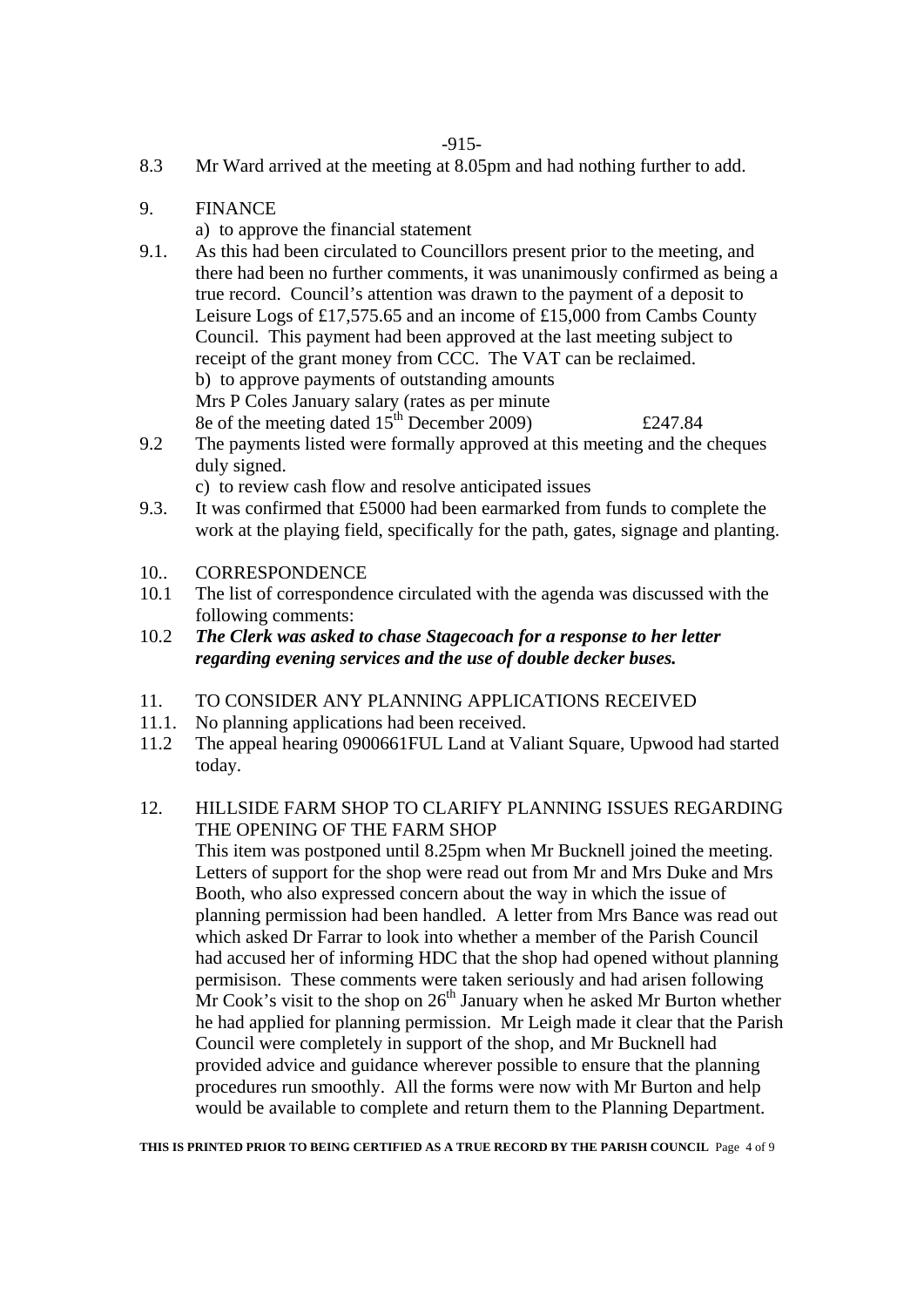Mr Cook stated that has had no contact with the Planning Department and had not mentioned Mrs Bance as a complainant. He stated that he had not taken any actions that he felt warranted an apology or his resignation. *Mr Bucknell was asked to find out who had made the report to the Planning Dept*. Mr Leigh underlined the seriousness of the complaint from Mrs Bance as such actions reflect badly on the Parish Council and a Councillor is never 'off duty'. As there seemed to be no resolution to this matter, Mr Leigh concluded by saying that a lesson should be learned by all members of Council and they should ensure that any queries are discussed in a meeting before action taken. *A letter would be sent to Mrs Bance to assure her that her concerns have been taken seriously and investigated.*

#### 13. STANDING ORDERS

13.1 New Standing Orders and the Financial Regulations had been circulated but in order to expedite matters a working party of The Clerk, Mr Leigh, Ms Robinson and Mr Cook would meet to discuss and review those parts of the standing orders which were not mandatory or relevant to this Council in order to produce a version that can be adopted by Council at the next meeting. Dr Farrar will also be asked to participate. Financial Regulations will be reviewed at the same time.

#### 14. ALLOTMENT HEDGE

14.1 Dr Farrar, Mr Leigh, Mr Williams and Mr Bucknell had inspected the hedge with Mr Burton and significant work was required to get the growth under control. Three quotes had been requested to clear the verge and ditch to ground level and to cut the hedge back to 3ft. Only one response had been received in the sum of £950 plus VAT from Mr Burton. Lengthy discussion took place and a vote was taken. It was resolved by a majority vote to cut back as described and *the Clerk was instructed to inform Mr Burton to proceed in order to complete the work prior to nesting season*.

Mr Lucas left the meeting at 9.35 pm.

# 15. PARISH PLAN ACTION PLAN WORKING PARTIES FEEDBACK AND **UPDATES**

 a) Traffic and road issues – Ms Rice/Ms Robinson/Mr Carter. Mr Cook reported that Speedwatch was back up and running.

 The Clerk reported that she had been informed of standing water at Harris Lane and had been in touch with Luminus who were sending out a surveyor. She also reported that she now had been in touch with HDC Operations regarding the concrete posts by the garages in Oaklands Avenue and they are looking into our request to remove them.

 The Clerk had been in touch with Highways regarding Raveley Road and is awaiting the result of the inspection.

Work had started at Rooks Grove Farm on the hedge.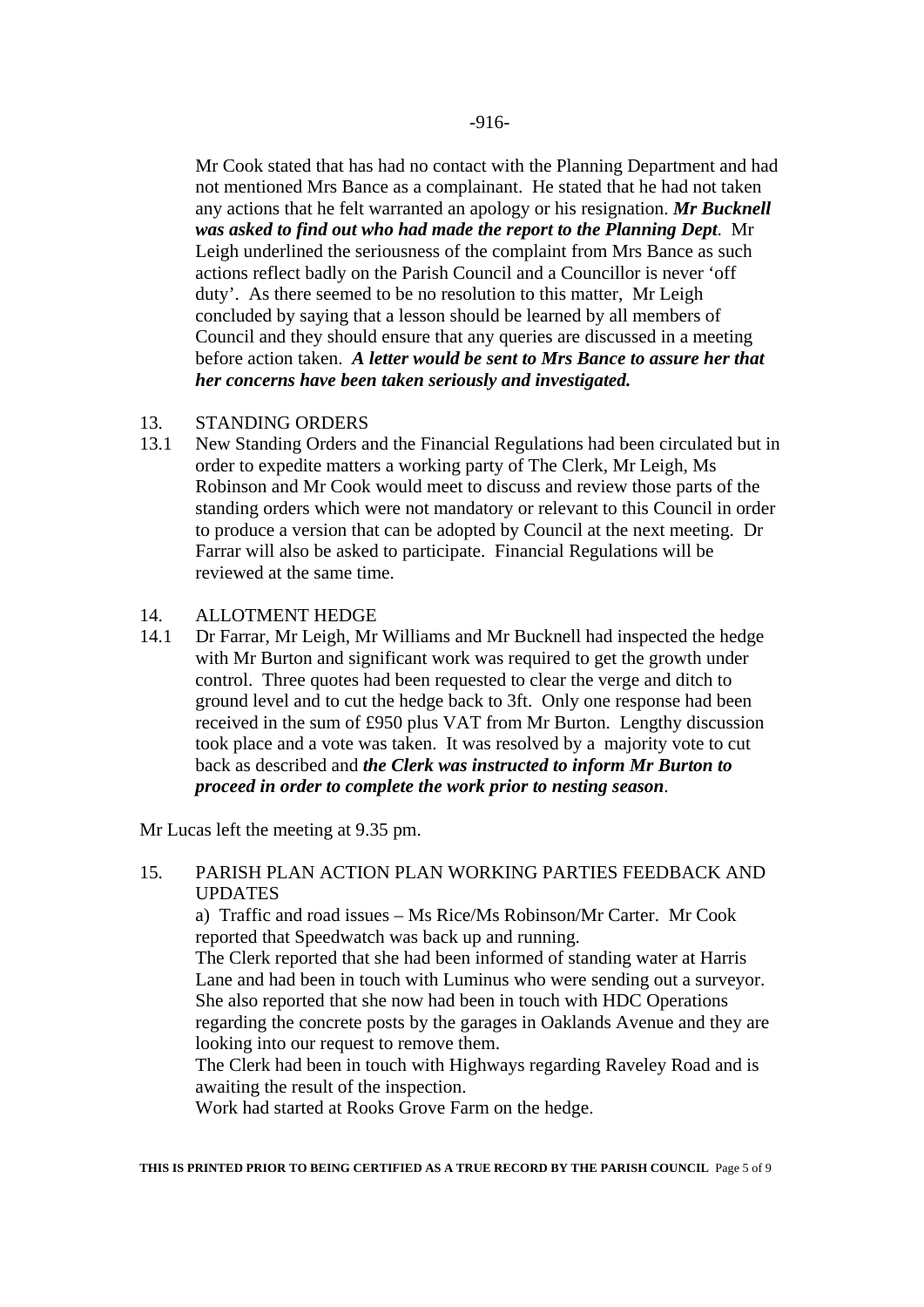#### -917-

# b) Litter – Ms Robinson – *Some of the rubbish had been cleared, Ms Robinson would follow up.*

c) Countryside – Mr Cook *–* Mr Cook reported that the setting of waymarkers would take place on 24<sup>th</sup> March. Mr Cook would have a date for Ancient Footpaths meeting at the next Parish Council Meeting. The Clerk had requested dog fouling and dogs on lead signs which were in the

# post, *she would pass them on to Mr Cook*.

d) Leisure facilities –Work at the playing field was progressing well Mr Williams had details of gates which were passed round. The gate and the signage were the urgent matters to be decided upon and the working party were given the mandate of the Council to proceed with the both items within in the earmarked funds with no further reference to the Full Council. A formal opening will take place and three dates in May,  $8<sup>th</sup>$ ,  $15<sup>th</sup>$  and  $22<sup>nd</sup>$  were put forward, *Mr Bucknell will contact our MP to arrange for him to open the new playground, date to be decided by his availability*. The final part of the project will be the natural play area and planting, the Tree Officer will advise us on planting and what can be supplied by the District Council. *A further grant from the Red Tile Wind Farm will be applied for to help with the* 

#### *planting and the application will need to be made in May.*

The Clerk reminded Councillors of the need to do risk assessment visits and complete the forms as per the rota. *She would circulate electronically the form and rota again and it was agreed that outstanding forms would be returned within 14 days.* 

Mr Williams asked whether there were any funds available from the Youth Bank grant that was given to the Youth Club. It was believed that all the equipment and remaining funds had now been returned. *The Clerk will write to Mrs Barker and confirm.* 

A letter from Mr Cattle had been circulated regarding the telephone box, expressing a view that adoption should be avoided. After much discussion it was agreed that *the Clerk would obtain quotes for the maintenance of the box*. She had received responses from Buckworth and Bury Clerks neither of whom reported problems with adoption.

e) Village Hall – Mr Cook and Mr Leigh – Revised plans had been submitted to reflect the requirements of Planners to provide

16. a) Grants – Mr Bucknell. Already covered.

b) Wistow Bridge – Mr Leigh and Clerk. Mrs Cracknell had emailed Dr Farrar regarding what she believed the be the unnecessary removal of trees. Mr Leigh had met her and discussed exactly where she was referring to and agreed to make further enquiries. *The Clerk would find out who owns the piece of land behind the new fence and liaise with CCC to get some new trees planted.* There is still standing water despite the new drain and the give way markings have not been moved. *The Clerk will contact Mr McGee*.

**THIS IS PRINTED PRIOR TO BEING CERTIFIED AS A TRUE RECORD BY THE PARISH COUNCIL** Page 6 of 9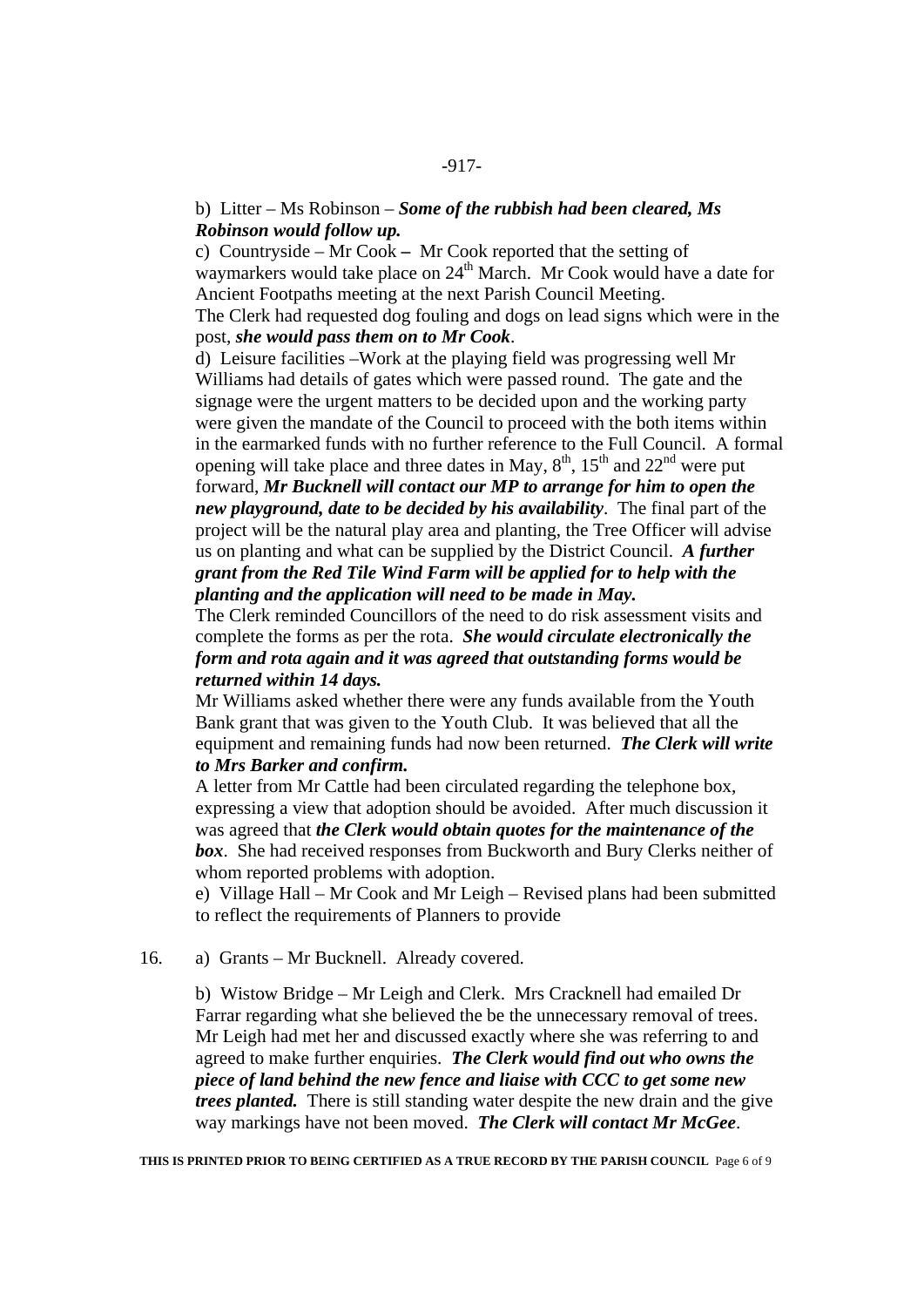#### c) Allotments

Land Registry had confirmed that the land was not registered. *The Clerk will obtain quotes from solicitors to advise on registering the land.* CPALC are running a course on Allotments and Ms Rice showed an interest in attending. *Further details of the syllabus should be found out and if relevant the Council agreed the cost of the course (£55)* 

#### 17. ITEMS FOR WISTOW WARBLER AND WEBSITE,

- 17.1. An item should go into the next Warbler encouraging villagers to continue to use the bottle bank until it is removed. There was discussion on how to encourage the continuation of the Warbler following Mr Dransfield's retirement and it will be an Agenda item later in the year.
- 18. MONTHLY AUDIT NOMINEE FOR NEXT MEETING
- 18.1. Mr Carter will be the March auditor.
- 19. MATTERS FOR FUTURE CONSIDERATION
- 19.1 Adoption of Standing orders March ROSPA inspection of Playground Playground opening
- 20. DATE OF NEXT MEETING Tuesday  $30<sup>th</sup>$  March at 7pm

There being no further business the meeting closed at 10.05 pm.

**THIS IS PRINTED PRIOR TO BEING CERTIFIED AS A TRUE RECORD BY THE PARISH COUNCIL** Page 7 of 9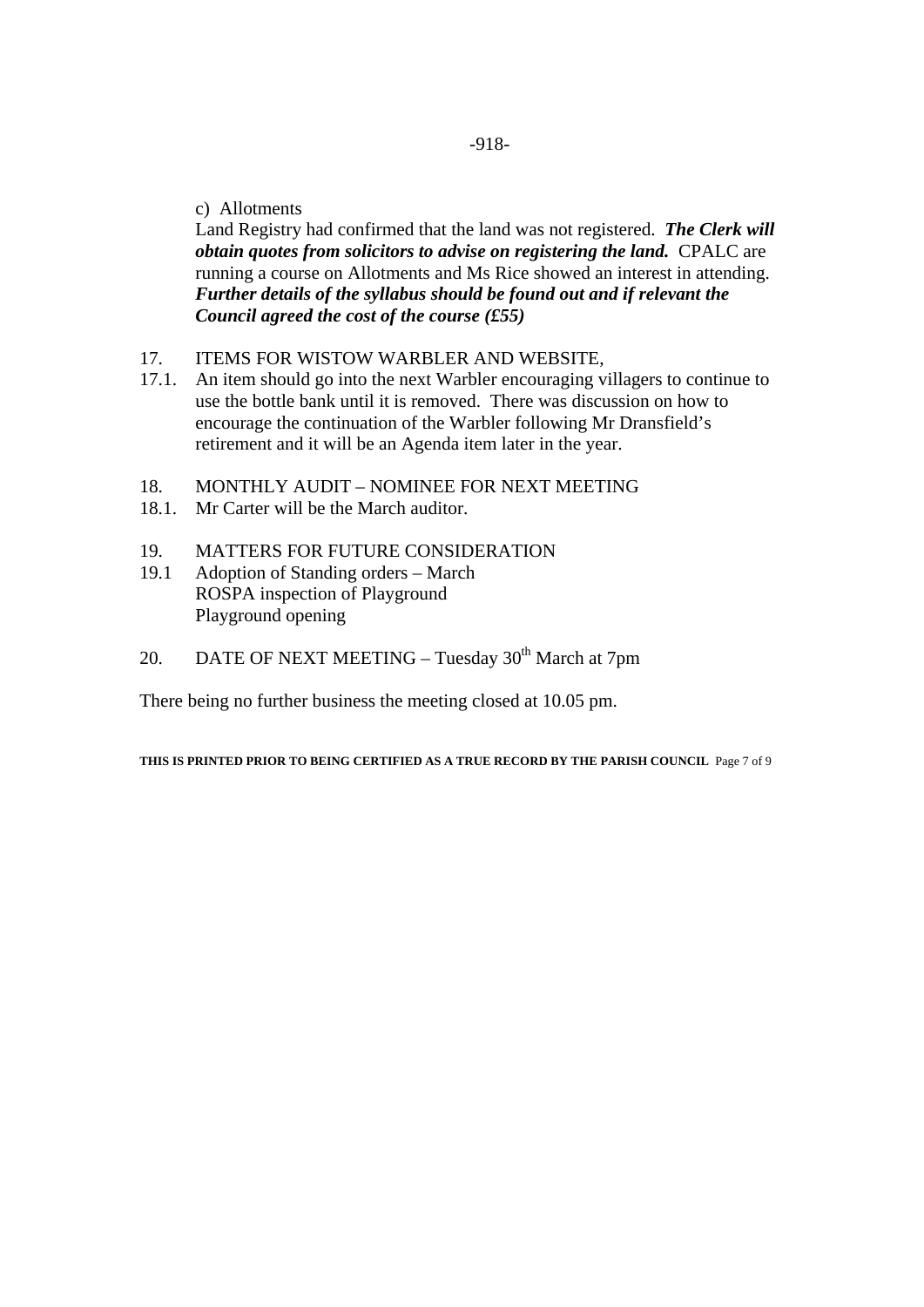# **PLANNING APPLICATIONS RECEIVED FROM JANUARY 2009**

Not Yet known – NYK

Huntingdonshire District Council – HDC

|                      |                                                                   |                                                                                                                 | <b>Approved/Date</b>               |
|----------------------|-------------------------------------------------------------------|-----------------------------------------------------------------------------------------------------------------|------------------------------------|
| <b>App.Number</b>    | <b>Property Address</b>                                           | <b>Purpose</b>                                                                                                  | <b>WPC</b>                         |
| <b>HDC</b>           |                                                                   |                                                                                                                 |                                    |
| yes                  | 008/03478/FUL Threeways, Church Street                            | Add pitched roof to flat<br>extension at rear                                                                   | Yes<br>07/01/09                    |
| 0900055FUL<br>yes    | Rectory Farm, Wistow Rd<br><b>Broughton</b>                       | Erection of agricultural No comment<br>building to house free<br>range hens                                     | 24/02/09                           |
| 0900342OUT<br>appeal | RAF Upwood, Ramsey Rd<br>Bury, PE26 2XN                           | Demolition and clearance of<br>redundant buildings,<br>reclamation and remediation<br>of land and redevelopment | Yes<br>29/5/09                     |
|                      | 0900661FUL Valiant Square, Upwood<br>Declined and going to appeal | Erection of 26 houses and No comment<br>7 apartments                                                            | 30/06/09<br>No comment<br>25/08/09 |
| yes                  | 0900843FUL Manor House, Manor St<br>Wistow                        | Refurb of existing chimney                                                                                      | Yes<br>28/7/09                     |
| yes                  | 0900947FUL Beggars Roost, Parsonage<br>Street, Wistow             | Replace flat roof with pitched Yes                                                                              | 25/08/09                           |
|                      | 0901439FUL/The Village Hall, Manor<br>0901440LBC Street, Wistow   | Extension to side and rear                                                                                      | Yes<br>15/12/09                    |
|                      | 1000022REP Orchard House, Mill<br>Road, Wistow                    | Replacement 0602458OUT                                                                                          | Yes<br>26/1/10                     |

**THIS IS PRINTED PRIOR TO BEING CERTIFIED AS A TRUE RECORD BY THE PARISH COUNCIL** Page 8 of 9